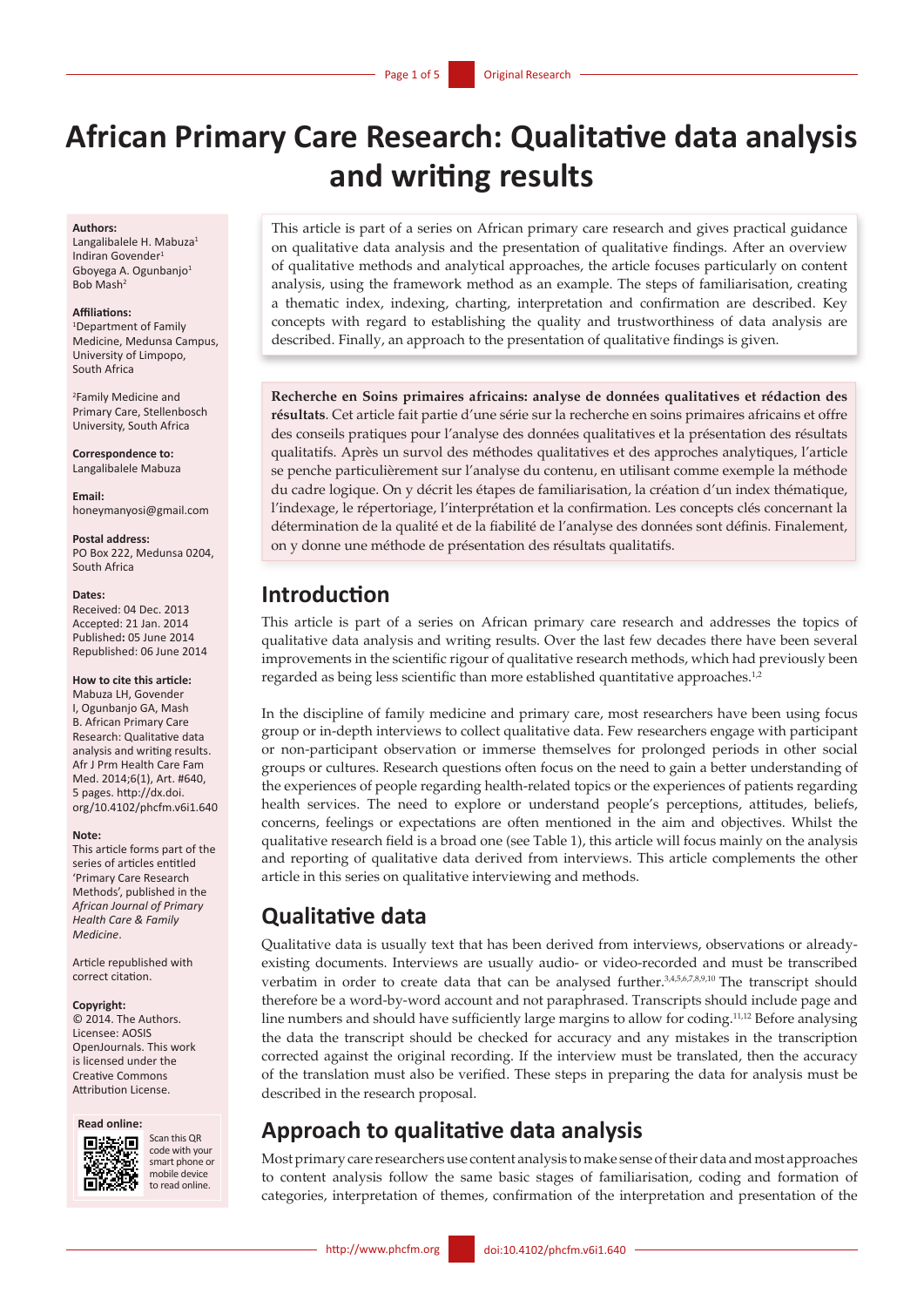**TABLE 1:** Range of qualitative methodological approaches and analysis.

| Type of qualitative research                                    | Description                                                                                                                                                                                                                                                                                                                                                               |
|-----------------------------------------------------------------|---------------------------------------------------------------------------------------------------------------------------------------------------------------------------------------------------------------------------------------------------------------------------------------------------------------------------------------------------------------------------|
| Ethnography <sup>3</sup>                                        | This refers to the study of culture or cultures shared by a group of people. The investigator immerses him- or herself in<br>the group for a long period of time (a year or more), gradually establishing trust and experience in the social world of<br>the participants.                                                                                                |
| Netnography (Cyberethnography/virtual ethnography) <sup>4</sup> | This is a method that investigates communities created by a network (e.g. online communities), which are distant from<br>the investigator and dispersed in their nature. Like physical communities, the researcher can study online communities<br>through immersion in the group for an extended period of time.                                                         |
| Ethnomethodology <sup>5</sup>                                   | This focuses on the way that participants construct the social world in which they live (how they 'create their own<br>reality') - unlike ethnography which seeks to describe the social world as the participants see it.                                                                                                                                                |
| Conversation analysis <sup>6</sup>                              | This focuses on how reality is constructed, rather than what it is. The moment-by-moment conversational interchange<br>of a group of participants is analysed line-by-line to bring about the subtle meaning which the participants may not<br>even be fully aware of.                                                                                                    |
| Narrative analysis <sup>7</sup>                                 | The focus of this analytical method is on understanding the bigger story or 'narrative' that people use to make sense<br>of their experiences and events. 'Narratives must have a point (a "so what?" factor), which often takes the form of a<br>moral message'.                                                                                                         |
| Grounded theory <sup>8,9</sup>                                  | 'A systematic theory developed inductively, based on observations that are summarized into conceptual categories,<br>re-evaluated in the research setting, and gradually refined and linked to other conceptual categories'. <sup>8</sup> Often involves a<br>constant comparative analytical method, culminating in the production of a substantive theory. <sup>9</sup> |

results.13 Attention must also be given throughout to the trustworthiness of the data and data analysis process, as is discussed below. In order to provide a practical approach to qualitative data analysis, the Framework Method is described in some detail below as one commonly-used example.14 In your research proposal, you should outline the steps that you will follow in your analysis.

#### **Familiarisation**

If you are performing your own data collection, this process may start in the field when you collected your data and made field notes. Once the data is available, however, the researcher(s) will make themselves familiar with the qualitative data as a whole by reading the transcripts and observation notes or listening to the tapes. During this process they should take note of key ideas and recurrent themes as they emerge, their own reactions to the data (see 'Reflexivity' below) and any remarks on the quality of the data or methodological issues. If there is a large amount of data then it may be necessary to select a representative sample of the data for this stage.<sup>15</sup>

### **Development of a thematic index**

A list of codes is created based on the familiarisation process mentioned above and organised into categories. Codes and categories should be developed from the data (an inductive process),<sup>16</sup> but with the aim and objectives of the study in mind, as sometimes the data contains material that is irrelevant. Sometimes the objectives also provide an overall structure for the categories. The final list of codes and categories is called a 'thematic index'14,17 and an example is given in Box 1 from a study looking at how people experienced the use of anti-retroviral medication. The thematic index can then be tested and refined on a small number of the transcripts or data sources.

Your codes should enable you to organise your data into manageable 'bites' that can be interpreted with ease in the next step. The range of opinions, for example, can be captured during interpretation, so you do not need a code for every viewpoint. However, once coding is completed it is easy to join codes together, but very difficult to divide up a code **BOX 1:** Example of a thematic index

| 1. How patients incorporate the taking of ARVs into their lifestyle                                           |
|---------------------------------------------------------------------------------------------------------------|
| 1.1 Use of technology (e.g. cellphone alarm, clock/watch alarm)                                               |
| 1.2 Reminders from family members or treatment supporters                                                     |
| 1.3 Intuition (they just feel it is the right time)                                                           |
| 1.4 Et cetera                                                                                                 |
| 2. Beliefs and feelings of patients/treatment supporter regarding their ARVs                                  |
| 2.1 Believe that they make them better (not get AIDS)                                                         |
| 2.2 Believe that they increase life expectancy                                                                |
| 2.3 Use of ARVs is form of unintended disclosure (that leads to stigma)                                       |
| 2.4 Et cetera                                                                                                 |
| 3. Positive experiences of patients/treatment supporters attending the ARV<br>clinic at the district hospital |
| 3.1 Caring and supportive staff                                                                               |
| 3.2 Sharing experiences with other patients                                                                   |
| 3.3 Regular supply of medication (vs. not regular at local clinic)                                            |
| 3.4 Et cetera                                                                                                 |
| 4. Negative experiences of patients/treatment supporters attending the ARV<br>clinic at the district hospital |
| 4.1 Uncaring and unsupportive staff                                                                           |
| 4.2 Blaming or judging person for their problems                                                              |
| 4.3 Long queues and waiting times                                                                             |
| 4.4 Et cetera                                                                                                 |
| ARV, antiretroviral.                                                                                          |

without re-analysing all the coded text. Codes, therefore, should be close to the data and not too broadly defined. The researcher should give the code a short descriptive label and be clear as to what data belong to this code and what is excluded. This can be defined with examples in the thematic index. Codes should be mutually exclusive, $18$  although the same passage of text can have multiple codes attached.

#### **Indexing**

In this step, the codes in the thematic index are applied systematically to all the qualitative data. Text is annotated with all the codes that are being applied to it, usually by highlighting the passage and noting the code used in the margin.14 This is not a mechanical process and often requires the use of judgement to decide on the most appropriate code.

### **Charting**

In this step, the data are re-arranged into a series of charts that bring all the data with the same code together in one place from all the data sources.14,17 Charts are often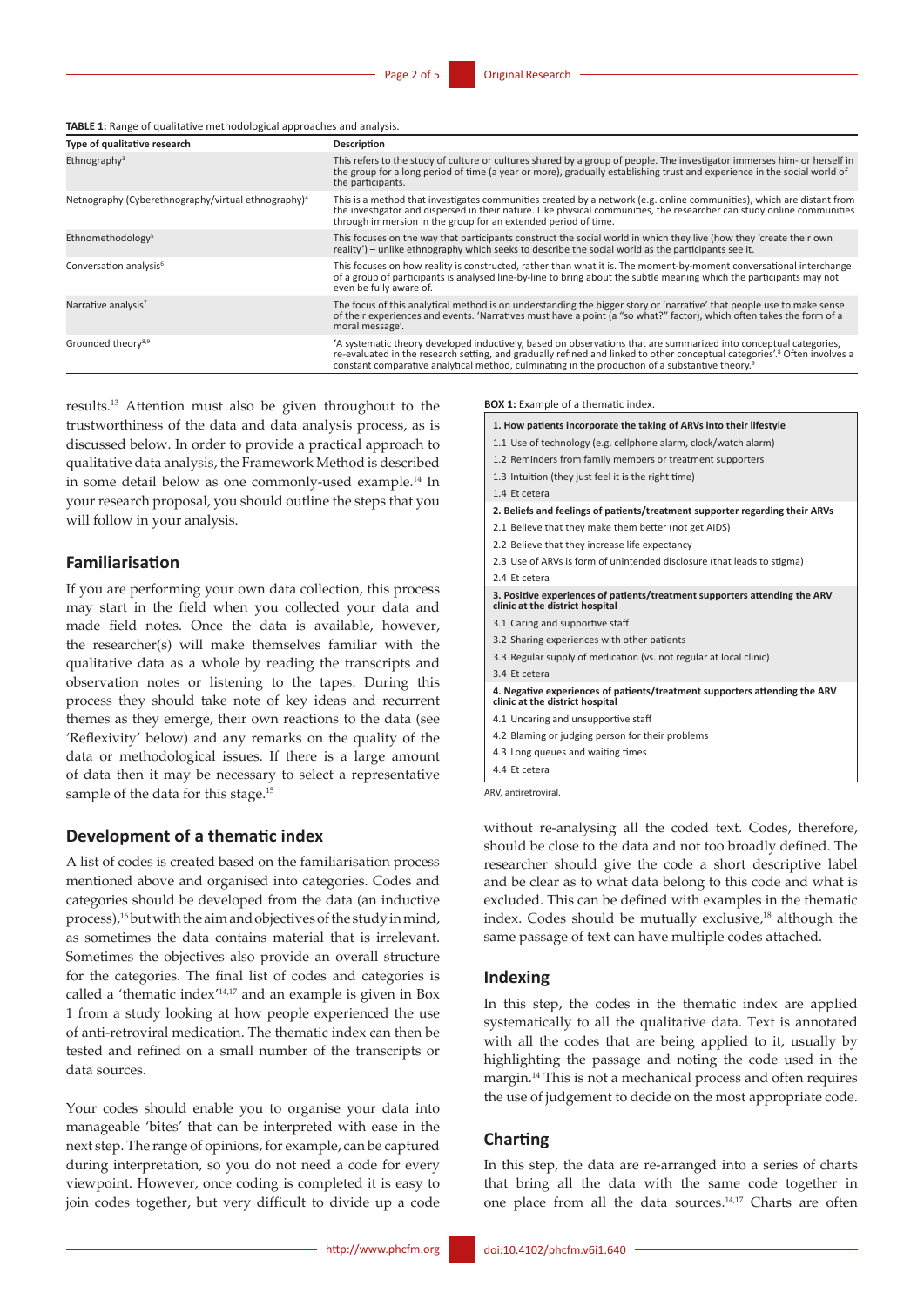constructed using the framework of the thematic index (i.e. one chart per major category) or can be aligned with another conceptual framework that makes sense of the study aim and objectives. Each chart will usually be a matrix in which each column is a particular code and each row a particular data source. The cells of the chart may contain the highlighted quotation or a summary of the point being made. Each cell should be traceable back to the original data source, page and line number. One can use tables in a Word document, cells in an Excel spreadsheet or specially designed software to create charts.

### **Interpretation**

The researcher will now read each chart and interpret the data. As the charts bring all the data related to a particular category or concept together in one place, it is easy to establish the range and nature of the phenomenon of interest.<sup>16</sup> Depending on the research aim and objectives, the following interpretations may also be necessary: how respondents defined the characteristics of key concepts, how emerging themes can be organised into a typology (a range of types of cases), or how patterns in the data suggest associations or explanations. In interpreting the data, it may be useful to pay particular attention to 'deviant cases' that contradict or negate the main findings.15 Contradictory and deviant experiences may be a rich source of information allowing for a further understanding of the phenomenon and should not be discarded just because they are a minority view.

### **Confirmation**

It can be helpful to confirm your interpretation of the findings with your respondents – so-called 'respondent validation'.<sup>19</sup> This is, however, not feasible or even desirable in all studies. Triangulation (see below) of findings with data from different sources and methods can help confirm the validity of the interpretation. Having several researchers independently analyse and confirm their interpretation with each other can also assist.15

## **Checking for trustworthiness**

Qualitative research should be written up with enough clarity regarding the processes that were employed so as to enable the reader to evaluate the scientific rigour of the study, hence enabling acceptance or refutation of the findings.20 The concepts and terminology used to describe the trustworthiness of qualitative research findings are different from quantitative research. The criteria for trustworthiness (verification) are credibility (for internal validity), transferability (external validity), dependability (reliability) and confirmability (objectivity).21 Table 2 displays the various strategies employed to achieve each criterion.

### **Credibility**

*Credibility* is concerned with the validity of the conclusions that are drawn from the data and how these conclusions match the reality being reported on. There are many aspects

**TABLE 2:** Criteria for trustworthiness of qualitative research.

| <b>Criterion</b> | Strategy employed                                                               |
|------------------|---------------------------------------------------------------------------------|
| Credibility      | • Prolonged engagement<br>• Peer briefing<br>• Triangulation<br>• Member checks |
| Transferability  | • Providing thick description<br>• Purposive sampling                           |
| Dependability    | • Create an audit trail<br>• Triangulation                                      |
| Confirmability   | Triangulation<br>• Practise reflexivity                                         |

of the study design and reporting that affect the credibility of the work: recognised research methods, sufficient engagement with the phenomenon of interest, checking the transcriptions and emerging themes with the informants (so called 'member checking' and 'respondent validation'), debriefing of the researcher with their mentor or supervisor, peer scrutiny of the process and triangulation.

Triangulation has been described as 'the process of corroborating evidence from different individuals, types of data, or methods of data collection'.20 For example, data sources could be interviews, observations of events in the field (including the informants' non-verbal expressions), information obtained from semi-structured questionnaires or other relevant documents. Triangulation could also refer to obtaining information from various different types of informants on the same phenomenon.20,22 The effect of triangulation is to render a more holistic picture of the phenomenon under study and to prevent undue reliance on a single data collection method or source.23

### **Transferability**

*Transferability* refers to how well the study conclusions can be applied to other similar settings. The ability of others to judge whether the findings can be transferred depends on a detailed description of the study setting, the selection of participants and the findings. This is often referred to as a 'thick description'.

#### **Dependability**

*Dependability* refers to the extent to which similar findings would be obtained if the study were repeated.<sup>24</sup> However, variability should be expected in qualitative studies as the focus is on 'the range of experience rather than the average experience'.25 The best way of supporting the dependability of the research is to ensure that the methods are described in sufficient detail that they could be replicated by someone else (a step-by-step 'audit trail') and any limitations are discussed. Triangulation of methods will also improve the dependability of the findings.

### **Confirmability**

*Confirmability* refers to the degree of objectivity of the researcher in data collection and reporting. The reader wants to ensure that the results are truly based on the data and not the characteristics or preferences of the researcher. Triangulation of the findings with other researchers and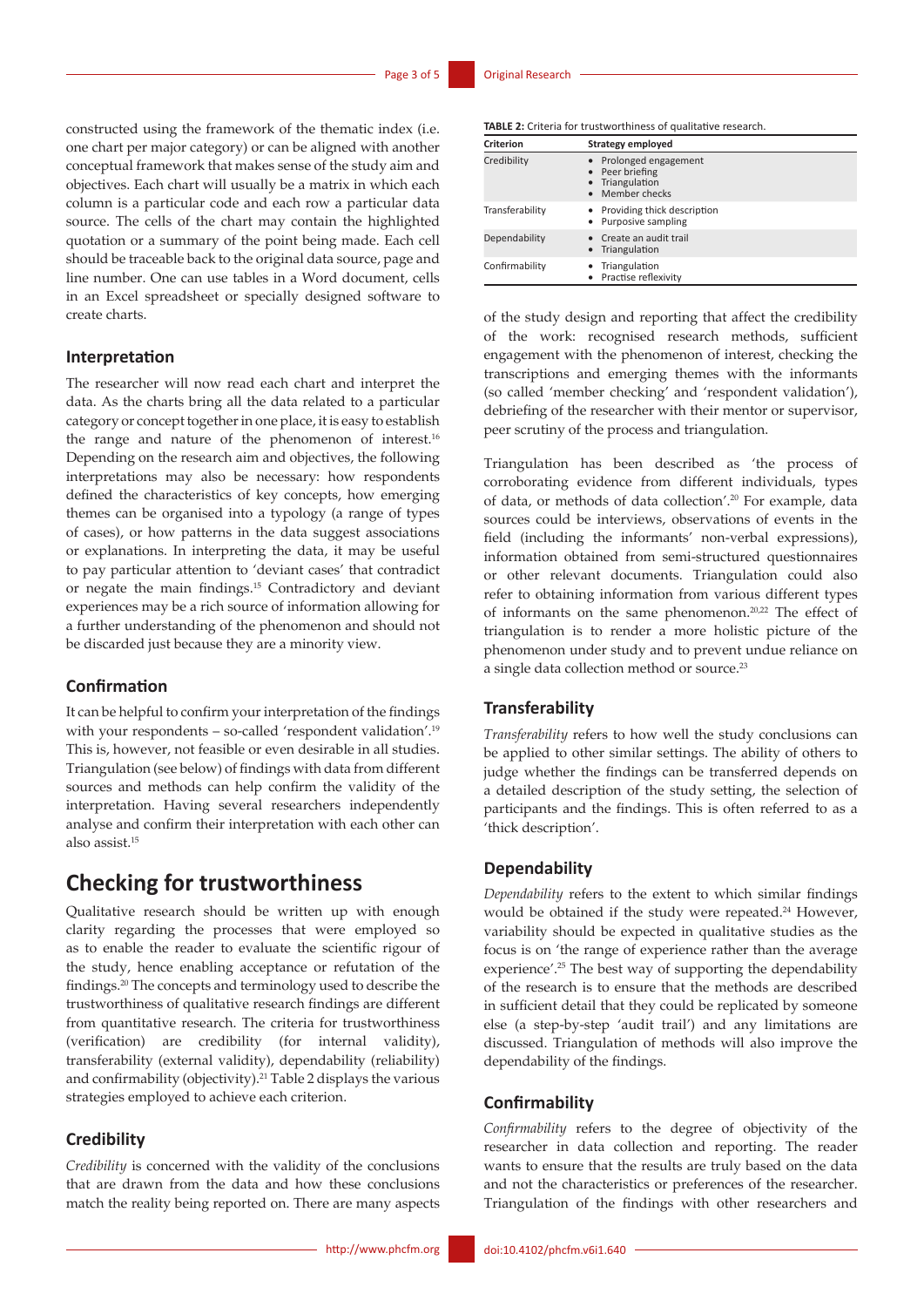methods can help with this, but all qualitative researchers must also account for their own reflexivity.

Reflexivity refers to the researcher's awareness of the self as a research instrument.<sup>26</sup> The quality of the data obtained through interviewing or observation will, to some extent, depend on the nature of the interviewer. The extent to which they are open, detached, curious and unprejudiced will affect the responses that they receive and/or what they observe. Issues such as power, hierarchy, class, culture and language may also influence the responses.27 The researchers should be aware of their own reactions (thoughts, feelings, judgements etc.) and pet theories that may influence how they interpret the data during the analytical process. Qualitative research does not claim to be free of subjectivity, but should strive to be conscious thereof and to describe how the researchers have accounted for the subjectivity as part of the research process.27 Describing the researcher's credentials, training, occupation and prior relationship to the subjects of the research helps to demonstrate in the proposal that you are thinking about reflexivity.

## **Computer-assisted qualitative data analysis**

These enhance the analytical process by making it easier and quicker to code, collate, interpret your data and select quotations for the final report.<sup>28</sup> The most popular programmes are HyperRESEARCH (ResearchWare, Inc.), NVivo (QSR International) and ATLAS.ti (ATLAS.ti Scientific Software Development GmbH). It should be noted that these programmes do not interpret the data for you, but simply speed up the process and make the handling of large amounts of data both manageable and systematic.15,29

## **Presentation of findings**

A checklist for explicit and comprehensive reporting of qualitative studies has been suggested by Tong, Sainsburg

and Craig in order to promote complete and transparent reporting amongst researchers of interview and focus group studies.30 The checklist is based on three domains: research team and reflexivity, study design and reporting on findings. The study design has been described in another article in this series and reflexivity has been described above.

You should start writing up your findings as soon as you have completed the interpretation of your data. It is customary to start the results section of your thesis with an overview or profile of your research subjects or respondents. Sometimes this can be narrative, but a table may also help to clarify who they were along with their key characteristics. It is important to remember to collect this information (e.g. sex, age, qualifications or whatever is relevant to your study) when you interview or observe them.

The presentation of results will depend on the level of analysis. For example, a simple narrative may be presented chronologically or according to key topics, subheadings may be used to present a series of emergent themes or results may be presented to establish a new theory. In primary care research it is common to present a series of themes. In this example, the main theme may be given as a subheading and then the subthemes and main points are described in your own words according to your interpretation of the data. It is important to remember that these are not quantitative data and should not usually be reported in terms of the number of people who expressed a particular viewpoint.15 Each main point is usually supported by a quotation from the raw data that speaks to the trustworthiness of your analysis. Quotations also help to connect the reader to the phenomenon that you are describing and to bring it alive.<sup>16</sup> The voice behind each quotation can be identified in brackets, as long as this does not clash with the need for confidentiality. It is, however, helpful to the reader to know in general terms whose voice the quote represents (e.g. patients or health workers). It is also helpful to number or code the different sources so that



**FIGURE 1**: Example of a conceptual framework. **FIGURE 1**: Example of a conceptual framework.

**FIGURE 1**: Example of a conceptual framework.